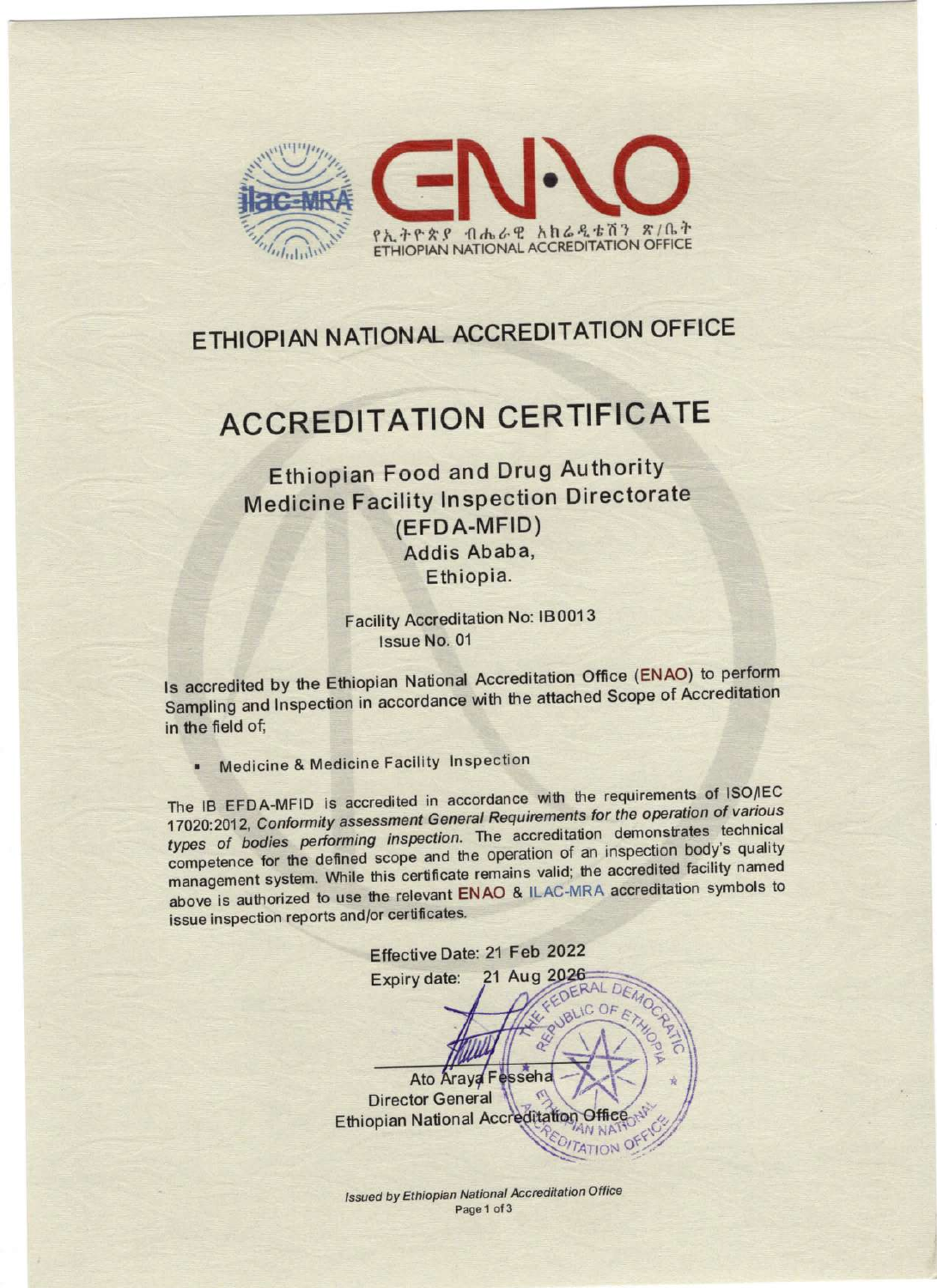

## SCOPE OF ACCREDITATION

Type of Inspection Body: Type A **Facility Accreditation No: IB0013** 

| <b>Permanent Address:</b><br><b>Ethiopian Food and Drug Authority;</b><br><b>Medicine Facility inspection Directorate</b><br><b>EFDA-MFID</b><br>Postal Address: 5681<br>Addis Ababa, Ethiopia<br>Tel: +251-115524422 (+251-115523306)<br>Fax: +251-115521392<br>Email: contactefda@efda.gov.et |                                                              | Management Signatories: Mr. Getachew Genete<br>Technical Signatories: Mr. Getachew Genete<br>:Mr. Samuel Marie<br>:Mr. Mengistu Endalew<br>:Mr. Wondu Ketele<br>:Mr. Mohamed Ali<br>:Mr. Debebe Argaw<br>Nominated Representative: Mr. Mengistu Endalew<br>: Mr. Samuel Marie<br>Original date of Accreditation: 21 Feb 2022<br>Issue No: 01<br>Effective Date: 21 Feb 2022<br>Expiry date: 21 Aug 2026 |                                                                                                  |  |
|-------------------------------------------------------------------------------------------------------------------------------------------------------------------------------------------------------------------------------------------------------------------------------------------------|--------------------------------------------------------------|---------------------------------------------------------------------------------------------------------------------------------------------------------------------------------------------------------------------------------------------------------------------------------------------------------------------------------------------------------------------------------------------------------|--------------------------------------------------------------------------------------------------|--|
| <b>Field of Inspection</b>                                                                                                                                                                                                                                                                      | Item                                                         | Type and range of<br>inspection                                                                                                                                                                                                                                                                                                                                                                         | <b>Inspection Scheme or</b><br><b>Regulation Code</b>                                            |  |
| <b>Medicine &amp; Medicine</b><br><b>Facility Inspection</b>                                                                                                                                                                                                                                    | <b>Large Scale Medicine</b><br><b>Manufacturing Facility</b> | Inspection;<br>As per the Medicine Good<br><b>Manufacturing Practice-</b><br>GMP; Directive, Guideline,<br>& SOP                                                                                                                                                                                                                                                                                        | Directive No. 830/2021<br>Guideline 2014<br>(1 st edition)<br>SOP of cGMP;<br>(SOP/MFID-GEN 005) |  |
|                                                                                                                                                                                                                                                                                                 | <b>Small Scale Medicine</b><br><b>Manufacturing Facility</b> | Inspection;<br>As per the Small Scale<br><b>Medicine manufacturing</b><br>Establishment; Directive,<br>& SOP                                                                                                                                                                                                                                                                                            | Directive No. 339/2020<br>(SOP/MFID-PROC020)                                                     |  |
|                                                                                                                                                                                                                                                                                                 | Medicines; Import,<br><b>Export, and Wholesale</b>           | Inspection;<br>As per the Medicines<br>Control; Directive,<br>Guideline, & SOPs                                                                                                                                                                                                                                                                                                                         | Directive No. 10/2005<br>$\blacksquare$<br>Guidelines Sept. 2015<br>(1 <sup>st</sup> edition)    |  |
|                                                                                                                                                                                                                                                                                                 |                                                              | DEMOR<br><b>AXKEE</b><br>REVIBLIC OF ETHICA                                                                                                                                                                                                                                                                                                                                                             | SOP of GxP;<br>(SOP/MFID-GEN-009)<br>SOP of Sampling;<br>(SOP/MFID-PROC018)                      |  |
| ъ<br>ፍሰሃ ንዛኸኝ<br>Issued by Ethiopian National Accreditation Office<br>ዋና ዳይሬክተር<br>Page 2 org 2009/AN NATIONAL<br><b>ROCATORIAN NATION OF</b><br>Fesseha Gezehegn<br>Director General                                                                                                           |                                                              |                                                                                                                                                                                                                                                                                                                                                                                                         |                                                                                                  |  |